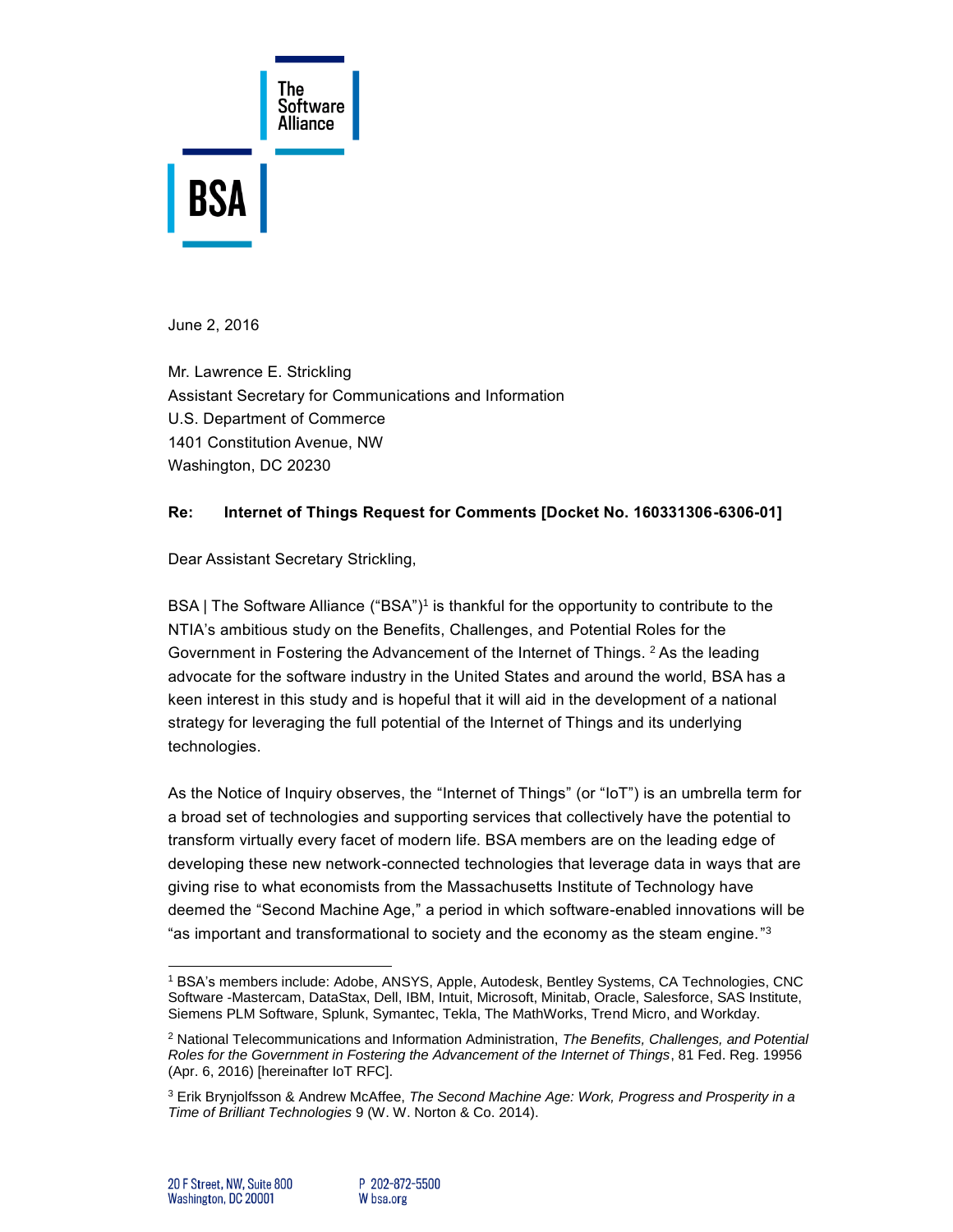Given the broad set of underlying technologies and endless potential use cases that are implicated by the Internet of Things, a one-size-fits-all approach to regulation would be counterproductive. We are therefore pleased by the Department of Commerce's decision to undertake a "holistic, ecosystem-wide" evaluation of the opportunities and risks posed by the Internet of Things, and by its intention to "work with stakeholders to develop industrydriven solutions." Consistent with the Department of Commerce's overall mission, we submit that the focus of this study should be on identifying the "conditions that will enable the private sector to grow the economy, innovate, and create jobs." 4

As detailed more fully below, the growth of the Internet of Things presents incredible opportunities for all segments of the US economy. In order to realize the full beneficial potential of these data-driven technologies, however, the public must trust the digital devices and services upon which the IoT is built. Establishing such a foundation of trust requires transparency, security, and predictability. For instance, technology providers must ensure that the public understands what data is being collected, how that data will be used, and that it will be secured using the best available technologies. At the same time, Congress must update the legal framework to ensure that consumers around the world can trust in the ability of US technology providers to be good stewards of user data.

In addition, drawing from the Department of Commerce's core competencies, we offer suggestions in these comments for future work streams that would foster IoT innovation and growth:

- To help the US government become an early adopter of IoT, we urge the Department of Commerce to perform an economic study to evaluate how IoT can be leveraged to increase government efficiency, improve the quality of government services, and reduce long-term government spending.
- To eliminate trade barriers that disproportionately impact US technology providers, the Department of Commerce — with other trade agencies in the interagency process — should also engage with US trading partners to promote policies that are conducive to cross-border data flows, encourage the adoption of open, voluntary and consensus-based international standards, secure existing rights and obligations in trade agreements, and leverage those commitments to break down barriers to trade in IoT devices and services.
- To ensure that the US remains an attractive location for IoT-related research and development, the Department of Commerce should help to promote workforce development policies that train the next generation of innovators.

 4 IoT RFC at 19958.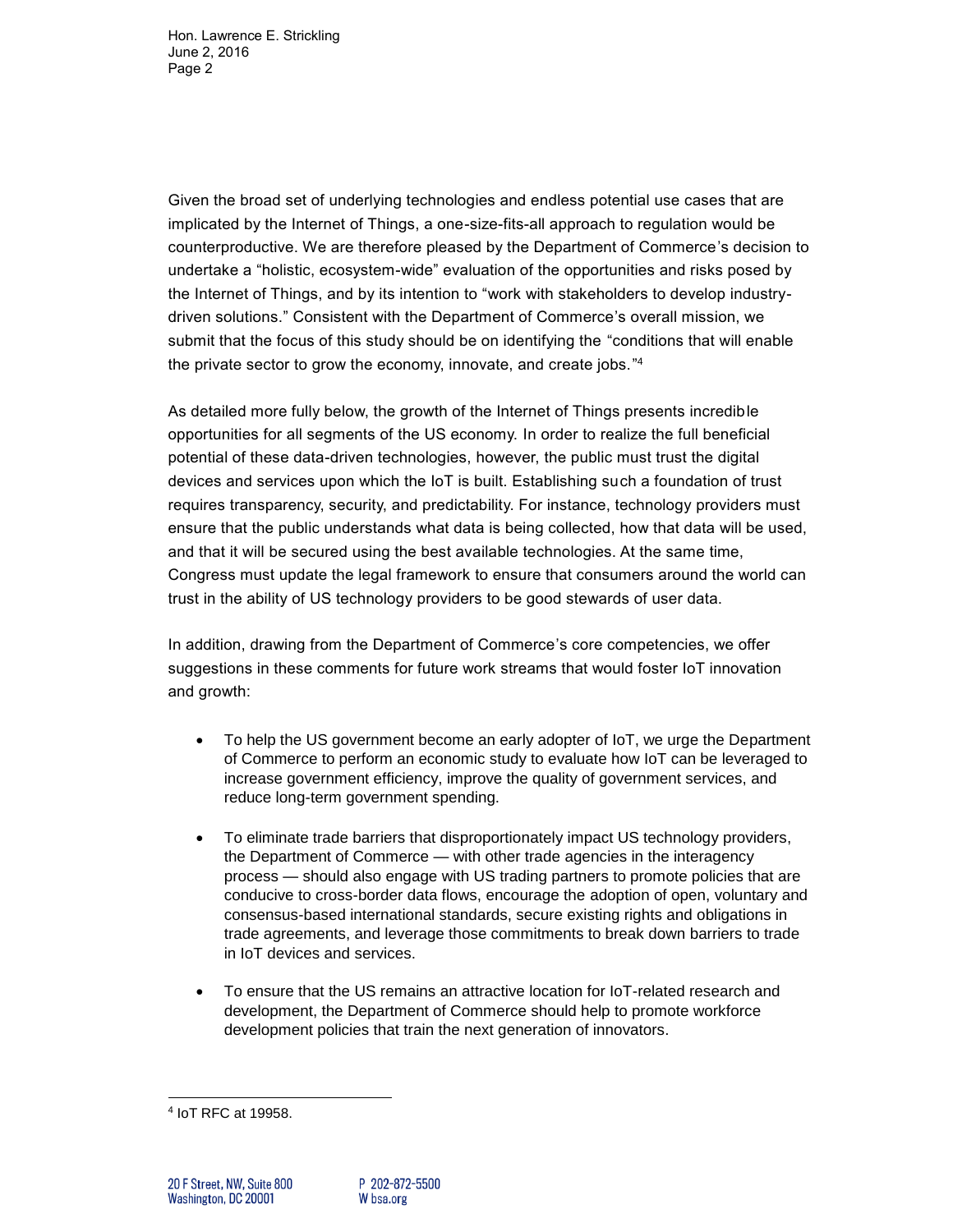## **Internet of Things and the Data Economy**

The "Internet of Things" describes the growing network of "smart" devices that are embedded with Internet-connected sensors and that leverage cloud-based analytics that make the data actionable. Unlike Internet-connected devices that have been around for decades, advances in technology now enable "devices of all kinds — including smartphones, wearables, appliances, medical equipment, and vehicles — to connect with the Internet and each other to create, share and analyze information, all without human intervention." <sup>5</sup> These software-enabled devices use sensors to collect large volumes of data that can be stored and processed in the cloud to increase automation, improve efficiency, bolster performance, and add functionality to product and service offerings.

The promise of the Internet of Things lies in the data it receives and produces and in the technologies that transform that raw data into actionable intelligence. Economists estimate that companies investing in technologies to make better use of data will benefit from a "data dividend" of \$1.6 trillion in the next four years alone and that data-enabled efficiency gains could add almost \$15 trillion to global GDP by 2030.<sup>6</sup> Unsurprisingly, 90 percent of today's business leaders cite data as a key resource and fundamental business differentiator, on par with basic resources like land, labor, and capital.<sup>7</sup>

Companies in every segment of the economy are therefore quickly developing IoT strategies to improve their processes for gathering, storing, securing, analyzing and acting upon data. Consumers now have access to a range of IoT products that provide unique insights to improve their daily lives. For instance, both Apple and Microsoft have launched wearable devices with sensors that measure biometric data and provide unprecedented insights to help consumers optimize their workouts and live more healthfully.<sup>8</sup> A variety of "smart home" devices now enable consumers to automate daily tasks and reduce their energy consumption. And, new automobiles are equipped with more than 10 million lines of software code to control sensors that generate up to 25 gigabytes of data per hour that can be processed to enable safety and crash avoidance systems, reduce congestion, and route traffic more efficiently.<sup>9</sup>

l

<sup>5</sup> Deloitte, *The Internet of Things Ecosystem: Unlocking the Business Value of Connected Devices* 5 (2014), at [http://www2.deloitte.com/content/dam/Deloitte/global/Documents/Technology-Media-](http://www2.deloitte.com/content/dam/Deloitte/global/Documents/Technology-Media-Telecommunications/gx-tmt-Iotecosystem.pdf)[Telecommunications/gx-tmt-Iotecosystem.pdf](http://www2.deloitte.com/content/dam/Deloitte/global/Documents/Technology-Media-Telecommunications/gx-tmt-Iotecosystem.pdf)

<sup>6</sup> BSA | The Software Alliance, *What's the Big Deal With Data?* 3 (2015), at [http://data.bsa.org/wp](http://data.bsa.org/wp-content/uploads/2015/12/bsadatastudy_en.pdf)[content/uploads/2015/12/bsadatastudy\\_en.pdf](http://data.bsa.org/wp-content/uploads/2015/12/bsadatastudy_en.pdf)

<sup>7</sup> Economist Intelligence Unit, *The Deciding Factor: Big Data & Decision Making*, Cap Gemini, 2012, *available at* [https://www.capgemini.com/resources/the-deciding-factor-big-data-decision-making.](https://www.capgemini.com/resources/the-deciding-factor-big-data-decision-making)

<sup>8</sup> *See* [https://www.microsoft.com/Microsoft-Band/en-us;](https://www.microsoft.com/Microsoft-Band/en-us)<http://www.apple.com/watch/>

<sup>9</sup> BSA, *What's the Big Deal With Big Data?*, p. 15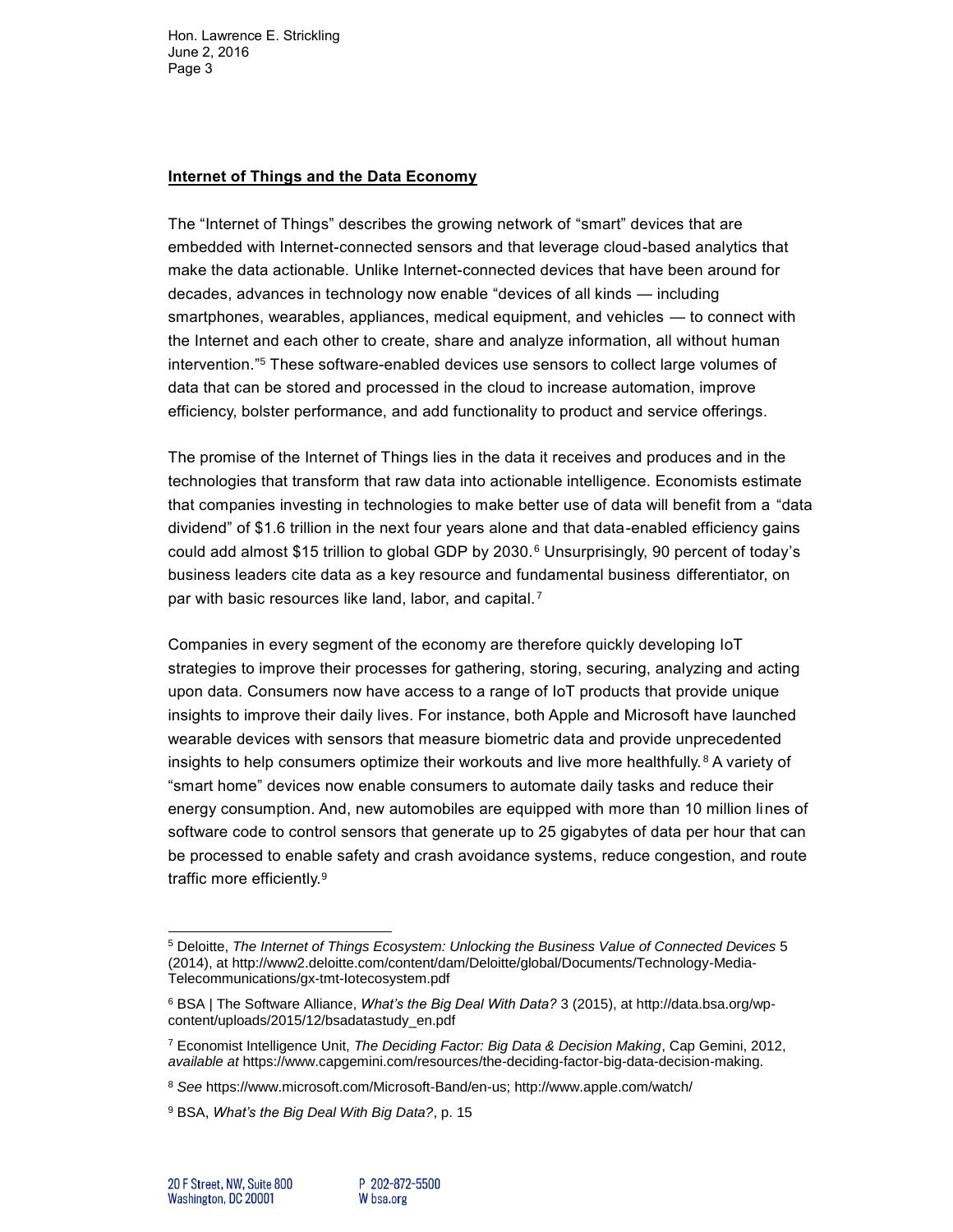By 2020, analysts predict that there will be more than 50 billion IoT devices relied upon by consumers, governments and businesses.<sup>10</sup> While consumer-facing IoT devices have understandably drawn much of the attention, commercial and industrial sector applications are likely to account for upwards of 70 percent of the data-added value enabled by the Internet of Things.<sup>11</sup> For instance, during transcontinental flights, the sensors on a commercial aircraft's engines, flaps and landing gear can generate half a terabyte of data that is used to improve flight performance, reduce turbulence, and identify possible engine defects before they impact mission critical systems.<sup>12</sup> Telematic sensors in tens of thousands of delivery vehicles track engine performance, improve routing, and reduce fuel consumption and overall emissions.<sup>13</sup> And, cities are using sensors embedded in critical infrastructure to improve the efficiency of their resource management, public health, and transportation systems. Experts forecast that these types of IoT smart city initiatives will have an economic impact of up to \$1.6 trillion per year by 2025.<sup>14</sup>

## **Consumer Trust and the Data Economy**

Data innovation is not only transforming how we interact with the world around us, it is also fueling a powerful new job-creation engine and potent job-force multiplier. In fact, Gartner estimated that upwards of 4.4 million IT jobs globally would be created to support data innovation by 2015 alone.<sup>15</sup> More importantly, for every data-related IT job created, another three jobs are estimated to be created for people outside of IT.<sup>16</sup>

Fully capitalizing on the promise of the new data economy, however, requires a foundation of trust. Enterprises, governments and consumers will take advantage of the convenience and efficiencies of the Internet of Things only to the extent that they can trust the underlying technologies that are making use of their data. They will want to ensure that their data is kept both private and secure.

l

<sup>10</sup> *See* Valerio, Pablo, *Internet of Things: 50 Billion Is Only the Beginning*, EE Times, Feb. 28, 2014, [http://www.eetimes.com/document.asp?doc\\_id=1321229](http://www.eetimes.com/document.asp?doc_id=1321229)

<sup>11</sup> *See*, McKinsey Global Institute, *The Internet of Things: Mapping the Value Beyond the Hype*, at i (June 2015).

<sup>12</sup> BSA, *What's the Big Deal With Big Data?*, p. 8.

<sup>13</sup> *Id.*

<sup>14</sup> McKinsey Global Institute, *The Internet of Things: Mapping the Value Beyond the Hype*, at 5 (June 2015).

<sup>15</sup> Gartner, *Gartner Says Big Data Creates Big Jobs: 4.4 Million IT Jobs Globally to Support Big Data by 2015.*

<sup>16</sup> *Id.*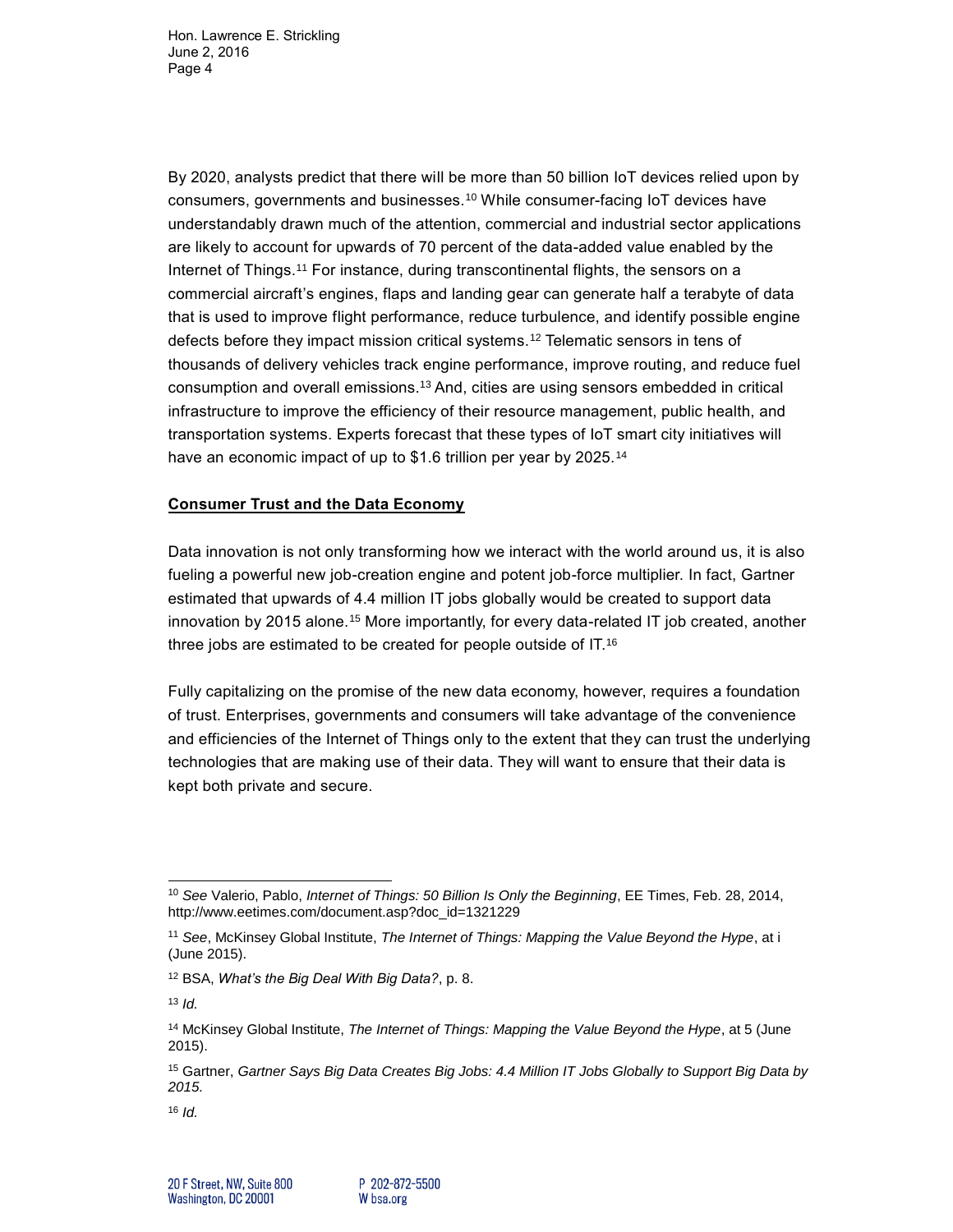Of course, the balance of this trust equation will vary significantly depending on the particular nature of the IoT application in question. For instance, unlike certain consumerfacing devices, enterprise and industrial uses of IoT for things like predictive maintenance of equipment, automation of HVAC and lighting control systems, and transportation fleet management involve little, if any, personal information and therefore present fewer privacy risks. At the same time, IoT technologies that do not involve the collection of personal information, may nonetheless present heightened security concerns. The point is that the range of policy considerations implicated by the Internet of Things will inherently vary based on the risk profile of individual use cases.

While each use case presents unique considerations, the following principles should serve as touchstones as industry and government work together to foster a foundation of trust to encourage continued IoT innovation:

- **Transparency:** Transparency is critical to the trust equation. Companies that provide or use IoT systems must ensure that the public understands the type and volume of data that an IoT device is collecting and how that data will be used. Transparency regarding the collection of personally identifiable information is particularly critical for purposes of establishing user consent. The ideal method for providing users with notice will vary based on the manner in which the public interacts with a particular IoT technology. While on-screen disclosures may be possible in some instances, use of QR Codes, online notices, or other methods reasonably designed to provide notice will also serve an important role building trust.
- **Security:** Companies that provide or use IoT systems must also ensure that they are securing data and operation of their devices using the best available technologies. Security and privacy protections should be commensurate with the sensitivity of the data being collected and the device's potential risk profile. And companies must have the flexibility to continue to develop and implement new security technologies as they evolve. For example, encryption is an important tool for securing personally identifiable data in transit and at rest, and for maintaining authentication credentials to prevent bad actors from using IoT endpoints as gateways for broader network access.<sup>17</sup> Government proposals that would restrict the use of encryption or curtail companies' freedom to design more secure systems would undermine confidence in new and evolving technologies.
- **Privacy:** The legal framework for law enforcement access to data also plays a critical role in the trust equation. The law that enables such access in the United States the Electronic Communications Privacy Act (ECPA) — was adopted in the 1980s, and its rules no longer reflect today's technological reality. As consumers generate new kinds of data with new devices and innovations like cloud computing challenge render political borders more permeable, ECPA's framework becomes increasingly unworkable. Consumers, technology providers, and law enforcement lack sufficient

l <sup>17</sup> *See* BSA | The Software Alliance, *Encryption: Security Our Data, Security Our Lives* (2016), *available at* [http://encryption.bsa.org/.](http://encryption.bsa.org/)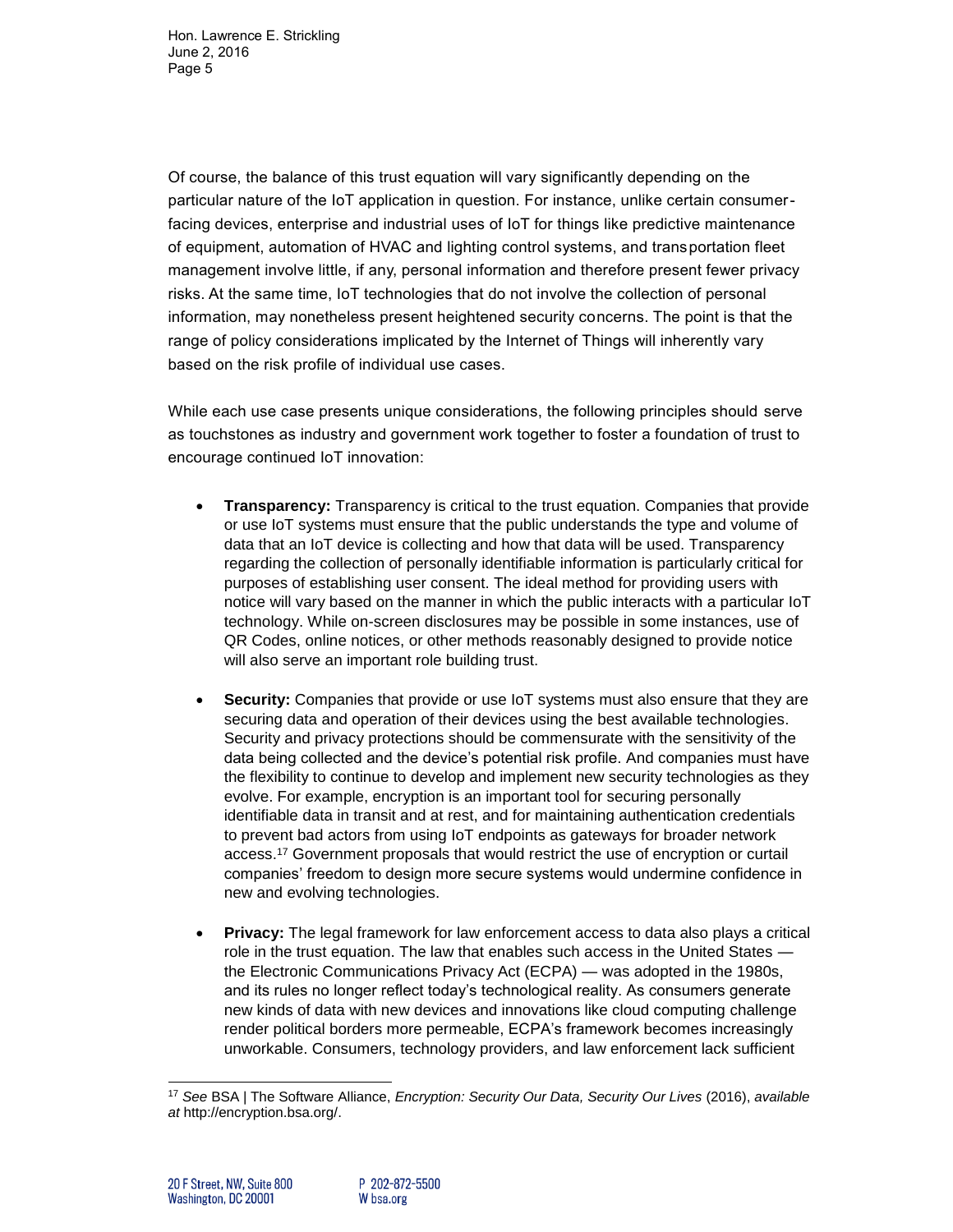> clarity and predictability about the regulations and laws that govern law enforcement requests for data. This has, unfortunately, created a misperception about the ability of US technology providers to serve as good stewards of user data. Existing laws that are based on outdated conceptions of technology must be updated to reflect today's realities. BSA therefore supports efforts to update ECPA, including legislation to require a warrant for access to digital communications and steps to create a framework for cross-border law enforcement requests for data.

 **Regulatory Humility:** Because the Internet of Things encompasses a broad range of technologies, business models, and use cases, governments must resist the temptation to pursue a one-size-fits-all approach to regulation. In most cases, existing legal regimes have proven sufficiently flexible in addressing new issues raised by emerging devices<sup>18</sup> and online services<sup>19</sup> without the need to tailor new legislation that may produce unintended consequences or add new burdens.

## **Commerce Department Initiatives to Promote IoT Innovation**

Consistent with the objectives of this study, leadership from the Commerce Department on the following initiatives could have a meaningful impact on IoT innovation and growth:

- **Encouraging US Government Adoption of IoT:** As noted above, adoption of IoT could result in an economic impact of up to \$1.6 trillion per year. The Commerce Department should undertake a study to determine how IoT technologies can be used by federal, state, and local governments to increase government efficiency, improve the quality of government services, and reduce long-term government spending. Commerce should explore whether public-private partnerships can be leveraged to help finance long-term capital intensive infrastructure projects.
- **Engaging with US Trading Partners to Eliminate Trade Barriers:** The Commerce Department — in conjunction with the other trade agencies in the interagency process — should continue to engage bilaterally and multilaterally to promote policies that are consistent with a free and open global Internet. Barriers to cross-border data flows, including requirements for data to be stored in local facilities, undermine the enormous efficiencies of scale and economic benefits that accrue from data innovation. It is our hope that the Commerce Department and its partner agencies will continue to promote global norms surrounding the free flow of data. They should likewise continue to encourage the adoption of open, voluntary, consensus-based standards, and should push back when trading partners attempt to introduce countryspecific standards. It is important to ensure that IoT policies do not inadvertently undermine the hard fought gains secured in trade agreements, including existing

l

<sup>18</sup> *See* Comments of BSA | The Software Alliance to the Copyright Office, Software-Enabled Consumer Products Study (Feb. 17, 2016) available at http://1.usa.gov/24jiutu; Comments of Microsoft Corporation to the Copyright Office Software-Enabled Consumer Products Study (Feb. 17 2016), available at http://1.usa.gov/283VDHc.

<sup>19</sup> *See* Comments of BSA | The Software Alliance to the Copyright Office Section 512 Study (Apr. 1, 2016) available at http://1.usa.gov/1XQnlSS; Comments of Microsoft Corporation to the Copyright Office Section 512 Study (Apr. 1, 2016), available at http://1.usa.gov/1O66J81.